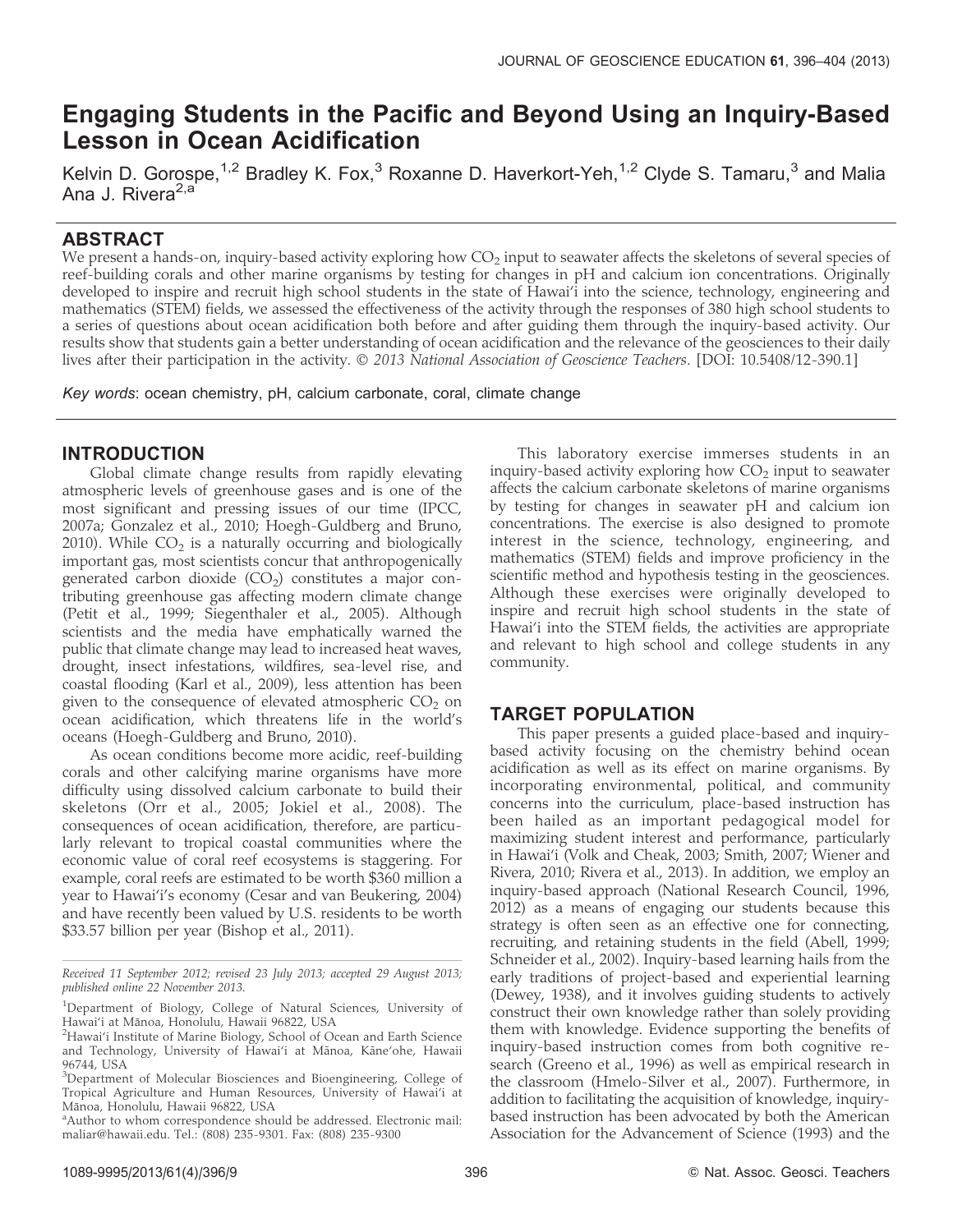National Research Council (1996, 2012) as being essential to science education in that it exposes students to the process through which our collective scientific knowledge develops (i.e., the scientific method) while giving them practical experience in ''the wide range of approaches that are used to investigate, model, and explain the world.''

The lesson we present here was originally developed as one of several outreach and education programs currently being implemented at the Hawai'i Institute of Marine Biology (HIMB), a research institution of the School of Ocean and Earth Science and Technology at the University of Hawai'i at Manoa. The motivation behind these lesson ¯ plans was originally to increase ocean literacy and interest in marine biology research among high school students in the state of Hawai'i, but the issue of ocean acidification should likely have broad appeal. Furthermore, the lesson plan presented here is ideally geared towards high school chemistry, marine science, or geoscience classes, but we believe this can easily be modified for other levels of instruction as well.

## LESSON PLAN AND METHODS

Here, we describe how to break the activity into three consecutive days. On the first day, instructors should be prepared to review basic concepts about pH with their students as well as lead them through some simple handson activities. On the second day, instructors should be prepared to offer a more in-depth lecture on climate change, ocean chemistry, and ocean acidification, thus providing students with the necessary background to formulate their own hypotheses about ocean acidification's effect on marine organisms. On the same day, students will set up experiments to examine changes in pH as a result of bubbling  $CO<sub>2</sub>$  directly into seawater, and to explore how this change in pH affects the release of calcium ions  $(Ca^{2+})$  from seashells, coral skeletons (if available), carapaces, sand (if derived from carbonate sources), or any other calcium carbonate ( $CaCO<sub>3</sub>$ ) substance derived from marine organisms. On the third day, instructors should be prepared to lead their students through the scientific processes of data analysis and reporting. For this, we recommend that students summarize their data in the form of bar graphs indicating the pH level and calcium ion concentrations for each of their experiments. See the section on ''Expected Results and Suggestions for Implementation'' later herein for an example. Once all students have completed their graphs, they should be prepared to give a short 5 min presentation of their results to the class. Here, we also present typical results and potential explanations for erroneous results. Lastly, students should be asked to write up their experiment in a scientific paper format. Additional supporting materials for this lesson plan can also be found at: http://www2.hawaii. edu/~himbed/.

### Day 1: Pilot Studies

#### Science Background for Students

To understand the process of acidification, we need to understand the concept of pH, and how pH is measured. Values of pH range between 1 and 14, with a pH of 7 being neutral. How acidic or basic a solution is depends on the relative concentrations of  $H^+$  and  $OH^-$  ions present. If the concentration of  $H^+$  ions is more than the concentration of

 $OH^-$  ions, the solution is considered acidic (i.e.,  $pH < 7$ ). If the concentration of  $OH^-$  ions is more than the concentration of  $H^+$  ions, then the solution is considered basic (i.e.,  $pH > 7$ ). If the concentrations of  $H^+$  and  $OH^-$  ions are equal to one another, the solution is neutral (i.e.,  $pH = 7$ ).

Certain chemicals in solution function as buffering agents and, when properly mixed in a solution, cause the solution to resist changes in pH when exposed to acids or bases. This property of resisting changes in pH makes buffered solutions extremely useful in protecting sensitive equipment, dealing with chemical accidents, and even in balancing the internal processes of living things. In addition to salt, there are many dissolved chemicals that are present in seawater. The complex composition of the dissolved chemicals in seawater allows it to be able to withstand changes in pH, and seawater therefore acts as a buffer. The buffering capacity of seawater is one of the most important reasons why life on this planet evolved as we know it.

In all living systems on Earth, organisms have evolved mechanisms to maintain their internal pH. The maintenance of pH inside an organism within a very small and optimal range is crucial for basic biological processes such as breathing, heartbeats, brain activity, and photosynthesis to occur. Very low (strongly acidic) pH values also indicate that a solution can be highly reactive, as it contains a high concentration of free protons  $(H^+)$  ions) that are available to quickly and energetically react with other molecules. Alternatively, solutions that have very high (strongly basic) pH values are also highly reactive, as they have high concentrations of hydroxyl ions  $(OH^-)$ , which are also readily available to react with other molecules. For these reasons, solutions at both ends of the pH spectrum are hazardous to living systems.

#### Class Activities

The first day of instruction involves two activities. First, students obtain the pH values of a variety of solutions that can be commonly found in households and determine which of them fall into pH ranges that can support living things. In the second activity, students will also examine the ability of certain solutions to act as a buffer and resist changes in pH. Instructors should be prepared to explain the concept of pH and how it is measured.

(1) What is the pH of my solution?

#### **Materials**

- Various household solutions (e.g., drinking water, soft drinks, juices, mouthwash, bleach, vinegar, cleaning solutions, etc.)
- pH test kit or test strips

#### Procedure

Instruct students to bring one solution from home (e.g., drinking water, soft drinks, juices, mouthwash, bleach, vinegar, cleaning solutions, etc.) for which they would like to determine the pH. Using pH test strips or test kits (generally purchased from your local aquarium store), they will measure various solutions that are common to the household. Both the test kits and test strips, however, have a limited range of pH units (4.5–10) that they can measure. If available, use electrode-based pH meters, because they tend to be more accurate and can measure beyond this range.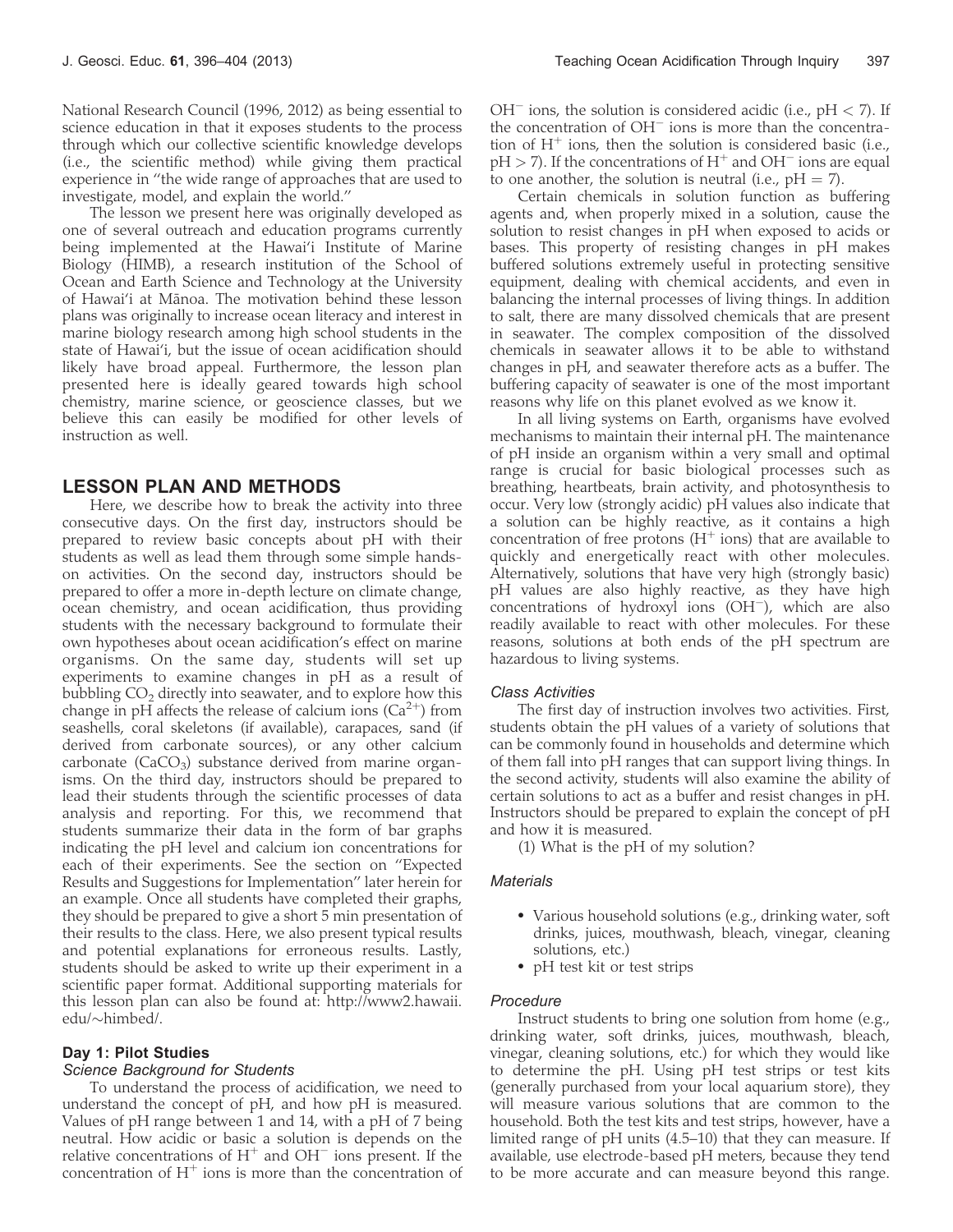| equation A | $H_2O$ + $CO_2 \Leftrightarrow H_2CO_3 \Leftrightarrow H^+ + HCO_3 \Leftrightarrow CO_3^2 + 2H^+$ |
|------------|---------------------------------------------------------------------------------------------------|
| equation B | $CO2 + H2O + CO32 \Leftrightarrow 2HCO3$                                                          |
| equation C | $CaCO3 \Leftrightarrow Ca2+ + CO32$                                                               |

#### FIGURE 1: Three chemical equations essential to hypothesizing how ocean acidification may affect certain marine organisms (see text for explanation).

Otherwise, test kits and test strips will suffice. Have students measure the pH of their respective solutions and record their results on a master data table that combines results for the entire class. Based on these results, have students conclude what range of pH values is supportive of living systems, and which of the pH values are hazardous.

(2) What is the buffering capacity of seawater?

#### **Materials**

- See Table I

#### Procedure

For this activity, students can either work individually or in groups. First, students should pour 60 mL of seawater, tap water, and distilled/deionized water into three separate beakers, measure the initial pH of each liquid, and record this information in a data table. Next, to create a source of  $CO<sub>2</sub>$  for this experiment, students should remove the cap from a soda bottle, poke a hole in the cap, push airline tubing through the hole, and seal tubing in the cap with a glue gun or duct tape. The instructor should then demonstrate to the students that while gently shaking the soda bottle, they can pinch the tubing to control the flow of  $CO<sub>2</sub>$  gas out of the soda bottle. After some practice in maintaining a constant air flow through the tubing, students can begin the addition of  $CO<sub>2</sub>$  to each of their beakers by positioning the end of the tubing in the bottom of each of the beakers one at a time. Using the stopwatch, students should bubble each solution for a set amount of time (e.g., 30 s) and again measure the pH. The length of time each sample is bubbled (e.g., 30 s), and the rate of bubbling (e.g., number of bubbles per second) should be as close to identical as possible between the beakers. If there has been a measurable pH change of at least 1 pH unit, the treatment is completed. However, if there has been no change of at least 1 pH unit, continue bubbling and measuring pH as necessary until a change of 1 pH unit is measured. Record the time it took for a change in pH to occur.

# Day 2: Pilot Studies Inquiry-Based Experiments

#### Science Background for Students

The process of ocean acidification is the progressive decrease in the average pH of ocean waters caused by the excessive absorption of atmospheric  $CO<sub>2</sub>$ . Over the last couple of decades, approximately 50% of the  $CO<sub>2</sub>$  produced by humans has remained in the atmosphere, approximately 20% has been taken up by terrestrial ecosystems such as forests, while approximately 30% has been absorbed by the oceans (Sabine et al., 2004). These numbers suggest that the effects of climate change would likely be much more severe

if the oceans were not able to absorb  $CO<sub>2</sub>$  and act as a global buffer. Unfortunately, the ability of Earth's oceans to absorb excess atmospheric  $CO<sub>2</sub>$  is finite, and we are quickly approaching their buffering capacity limits (Sarmiento et al., 1995).

The process of acidification of the oceans is already negatively affecting ocean chemistry. Since the beginning of the Industrial Revolution, average surface pH readings in the oceans have decreased by about 0.1 pH units (remember that the units on a pH scale are logarithmic, so a 0.1 pH unit decrease is equivalent to about a 30% increase in  $H^+$  ions). Currently, Earth's atmospheric  $CO<sub>2</sub>$  concentration is about 380 parts per million (ppm). If current trends in anthropogenic  $CO<sub>2</sub>$  production continue, this value could easily double by the end of the century, resulting in a decrease in mean ocean pH of about 0.4 units from pre-industrial times (IPCC, 2007b).

What are the consequences of these changes in seawater chemistry on marine organisms? The short answer is that the long-term effects of ocean acidification on marine ecosystems remain difficult to predict (Atkinson and Cuet, 2008). Most studies, however, predict that ocean acidification will have overall detrimental effects on marine organisms and ecosystems, and specifically on coral reefs (Orr et al., 2005; Jokiel et al., 2008). What scientists have known for years (Broecker and Peng, 1979), however, is that ocean acidification leads to a decrease in the availability of carbonate ions  $(CO_3^2)$ , which are a crucial element in the formation of the shells and skeletons of a number of calcifying marine organisms such as corals, calcareous marine plankton, and mollusks. Under current conditions, the surface of the ocean is considered to be supersaturated with calcium carbonate (i.e., the amount of calcium carbonate dissolved in seawater exceeds the threshold of saturation, thus allowing for the formation of solid mineral calcium carbonate). In this situation, calcifying organisms such as reef-building corals are able to utilize carbonate from seawater and deposit it in their skeletons by forming calcium carbonate (CaCO<sub>3</sub>). As additional  $CO<sub>2</sub>$  begins to dissolve into the ocean, however, the equilibrium (Fig. 1: Eq. A) between carbonic acid ( $H_2CO_3$ ), bicarbonate ( $\text{HCO}_3^-$ ), and carbonate  $(CO_3^2)$  is pushed to the right, causing an increase in  $H^+$ , and thus a decrease in pH. As the pH of the oceans becomes more acidic, however, carbonate is converted to bicarbonate (Fig. 1: Eq. B). As a result, seawater is no longer supersaturated with calcium carbonate, causing solid forms of this mineral to dissolve (Fig. 1: Eq. C). In other words, the dissolution of calcium carbonate materials is not a direct result of acidification (i.e., the increased concentration of  $H^+$ ) per se, but a result of the reduction of carbonate ions, ultimately causing calcium carbonate materials to dissolve.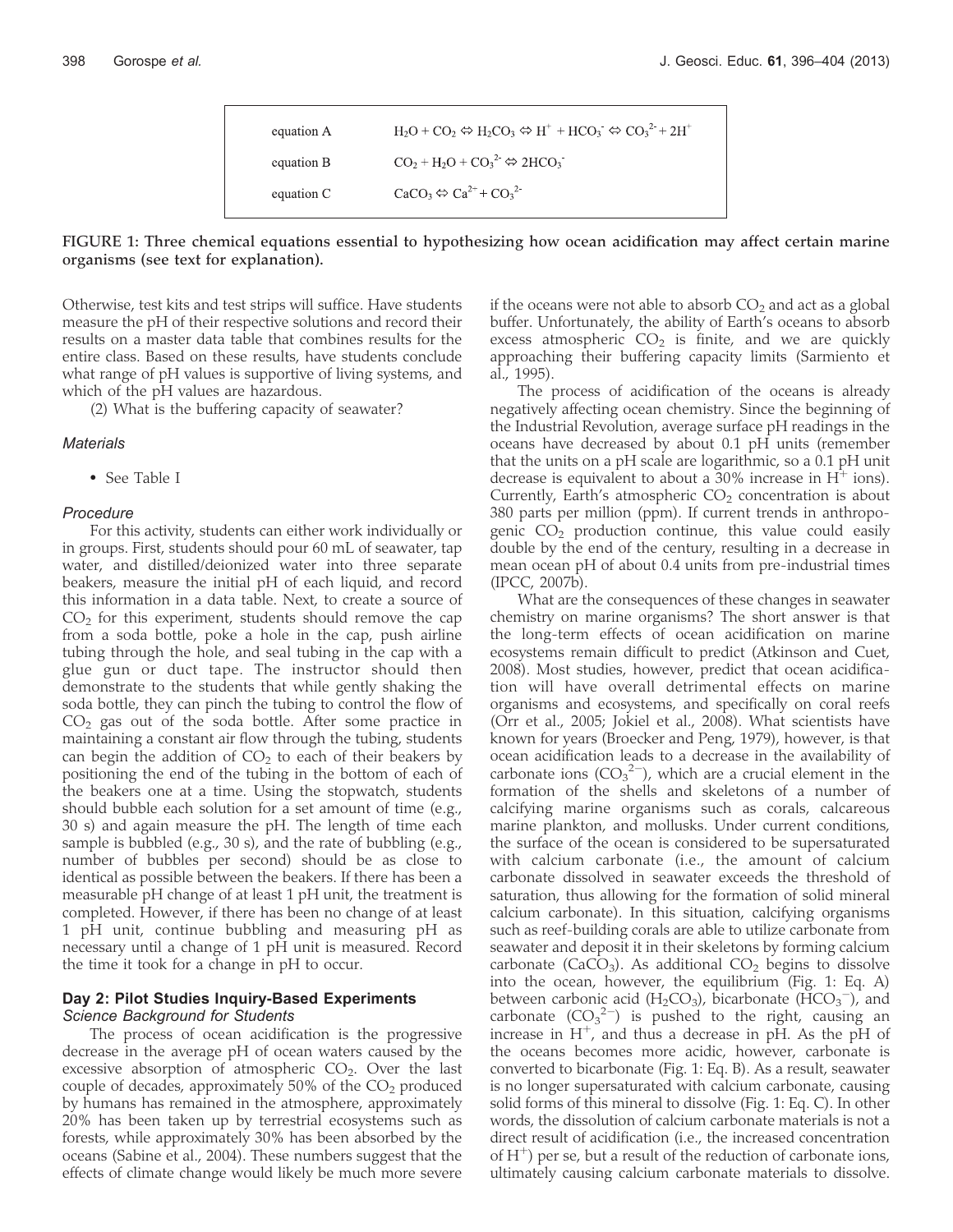This in turn can be detected as an increase in calcium ion concentrations in the seawater. The decline or possible eventual loss of coral reefs and other important marine ecosystems due to increasing global temperatures and atmospheric  $CO<sub>2</sub>$  concentrations is a serious concern.

#### Class Activities

On the second day of instruction, students will simulate the process of ocean acidification by bubbling  $100\%$  CO<sub>2</sub> gas into seawater and observe how this may affect certain marine organisms by monitoring for changes in pH as well as calcium ion concentrations. Instructors should provide a selection of experimental items including shells, coral skeletons, crustacean carapaces, sea urchin tests, plankton samples, and/or sand to choose from. Instructors should also be prepared to give a lecture on the chemistry behind ocean acidification as described above.

#### Guiding Questions

First, the pH levels being projected for the future should be emphasized to the students so that their experiments have more realistic value. According to the Intergovernmental Panel on Climate Change (IPCC, 2007b), a 0.4 decrease in oceanic pH by the year 2100 can be expected under a ''business as usual'' scenario (i.e., a scenario assuming that policies are never implemented to address climate change). Next, once students have decided on an experimental item and a hypothesis, they should be guided through the process of experimental design. All hypotheses require an appropriate test (treatment:  $CO<sub>2</sub>$ ) and control (treatment: no  $CO<sub>2</sub>$ ) experiment. In addition, students should be reminded that in order to test their hypothesis, they should monitor both their test and control experiments for changes in pH (using the pH test strips) and calcium concentration (using the calcium test kits) both before and after the addition of  $CO<sub>2</sub>$  to the test experiment. Each experiment should contain a minimum of 5 g of whichever substance (e.g., coral skeletons, shells, urchin tests, etc.) they would like to test and about 40 mL of seawater (i.e., enough to fully submerge the 5 g of material while also accounting for the water that must be sampled for measuring calcium concentration). Finally, the instructor should suggest to students that an incubation period of approximately 30 min, as described next, will likely be necessary before they will begin to observe changes in seawater chemistry.

Next, we present a series of questions that can be provided to students to stimulate ideas about different hypotheses and experiments they can perform. Encourage students to think about the ways in which different organisms may be affected by ocean acidification (e.g., will only those with calcium carbonate skeletons be affected?) and the ways in which you can detect this effect based on changes in the chemistry of the seawater (i.e., can dissolved calcium carbonate be detected by noticing an increase in calcium ion concentrations in the seawater?).

- What do you expect to happen to the pH of the seawater after the addition of  $CO<sub>2</sub>$  and how will this affect the experimental items in the seawater?
- Are all of the experimental items provided by your instructor made of calcium carbonate?
- Would the length of time each item was exposed to acidified water affect the results?
- Do different species respond differently?
- Does the morphology of the species matter?
- Why is it important to maintain a constant flow of  $CO<sub>2</sub>$  gas during the experiment?
- Is this experiment biologically relevant? Is a drop in 0.5 pH units likely in the next 100 y? What about 1 pH unit?

## Example Procedure

The hypothesis and experiment described here may be provided to students as a guide, but since this is an inquirybased activity, students should be reminded to come up with their own. The example provided here is a rather simple one, but it may also be possible to test more complex hypotheses. For example, students could compare how different species or different morphologies among the same species (e.g., corals) might be affected by ocean acidification. Alternatively, students could compare the results of using various levels of pH changes.

#### Example Hypothesis

If coral skeletons are exposed to acidified seawater (0.5 pH units lower than normal) for 30 min, the concentration of calcium ions in the surrounding seawater will increase.

#### Example Experiment

- 1. Place 5 g of coral skeletons from the same species in each of two separate 60 mL glass jars. Using a pipette, fill both jars with 40 mL of seawater.
- 2. Label jar one as ''Control Experiment.'' This jar will not be exposed to  $CO<sub>2</sub>$  gas. Label the jar two as "Test Experiment." This jar will be exposed to  $CO<sub>2</sub>$  gas.
- 3. Measure the pH (using the pH test strips) and calcium concentration (following the instructions for the calcium test kits) of the water in both jars, and record these values.
- 4. Begin a constant flow of  $100\%$  CO<sub>2</sub> gas from the regulator through a piece of airline tubing. Place the end of the airline tubing in the bottom of the test experiment jar such that bubbles of gas rise from the bottom to the top of the jar through the seawater. Allow the  $CO<sub>2</sub>$  gas to bubble for 30 s. (Important: The flow rate of the gas must remain constant throughout the experiment.)
- 5. Take another pH measurement of the test experiment. If the pH has decreased by 0.5 pH units, begin the incubation period by sealing both jars with a lid. If the pH has not changed 0.5 pH units, continue bubbling the test experiments with  $CO<sub>2</sub>$  gas as necessary.
- 6. Allow both jars to incubate at room temperature for 30 min.
- 7. After the incubation period, remove the lids and again record the pH of the seawater in both jars. Follow the instructions of the calcium ion test kit, and measure the calcium ion concentration of the seawater in both jars.

#### Day 3: Data Analysis and Discussion

Instructors should begin class with a general discussion of the students' experience conducting the experiments. Students can then be guided through the process of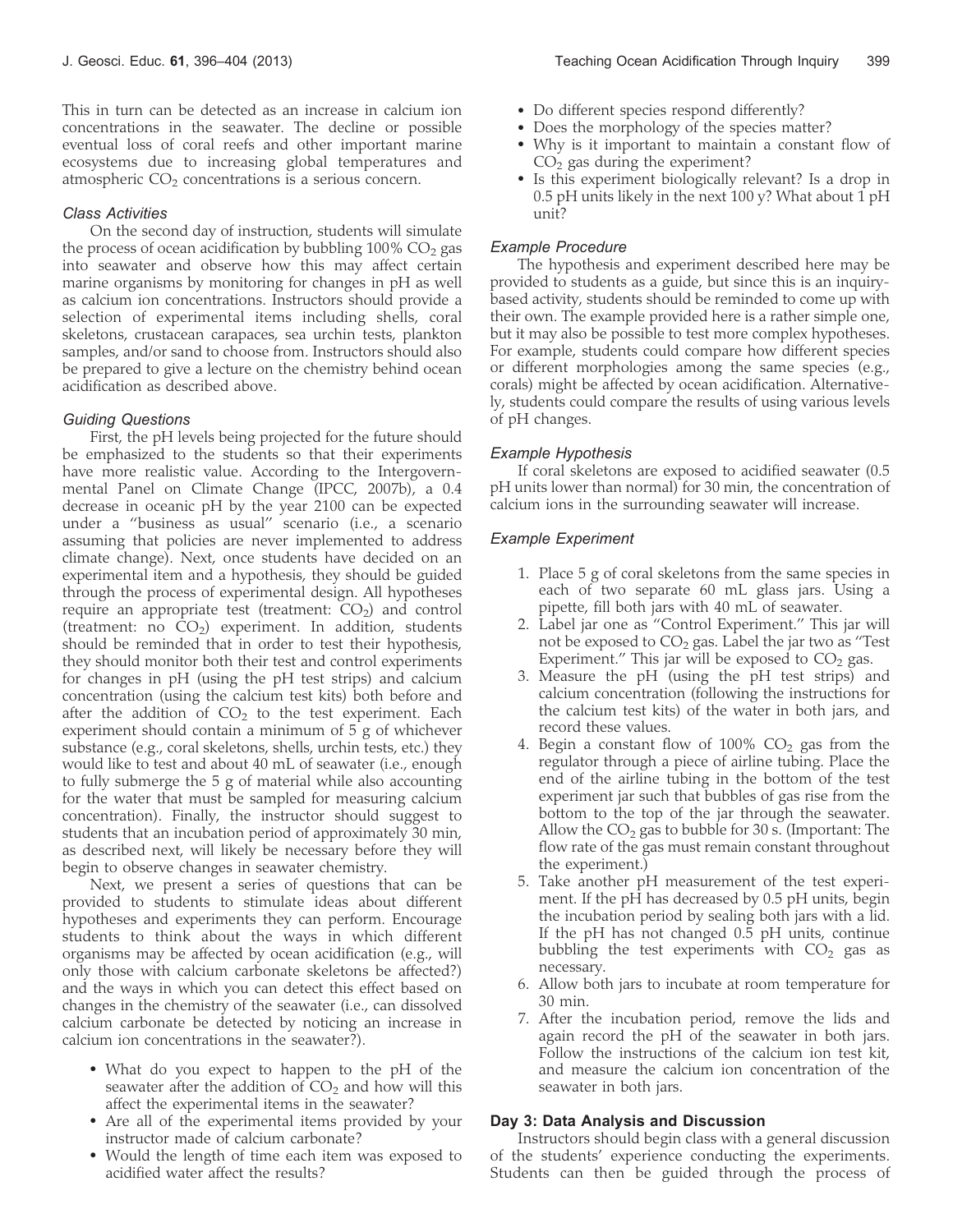generating graphs of their data, which they will share and discuss with the class. Instructors can stimulate collaborative discussion by encouraging student research groups to discuss their findings with each other. Finally, as homework, students should be asked to produce an in-depth laboratory report on their findings. Next, we present some guiding questions for both the class discussion and written report:

- What was difficult about planning or setting up your experiments?
- Did  $CO<sub>2</sub>$  gas lower the pH of seawater?
- Was this change in pH enough to cause the dissolution of calcium carbonate from your experimental items into the surrounding water?
- Were your hypotheses supported by the data? How do your data compare with other research groups in your class?
- Do your findings influence the way you view the ocean?
- Will this experiment change your behavior in terms of reducing your carbon footprint?
- What new questions do you have now that you have completed your experiment? What might you do differently next time?

# EXPECTED RESULTS AND SUGGESTIONS FOR IMPLEMENTATION

Successful implementation of these activities will depend on the familiarity of the instructor with the pH and calcium ion test kits available to them. As with all experiments, instructors should emphasize to their students the importance of attention to detail and laboratory technique. In particular, the measurement of water to be placed in each experimental jar as well as the amount of water used for the calcium ion test kits should be done with as much precision as possible. Using inconsistent volumes of water will cause a major source of error.

In teaching these classes to our students, we have the most familiarity with using pH test strips from EMD Chemicals, Inc., and calcium ion test kits from Mars Fishcare, Inc. With regards to measuring pH, it is very important to be consistent with the timing of reading the pH test strips. This will ensure that each solution is given the same amount of time to produce the color change. On the other hand, electrode-based pH meters produce more precise and accurate readings, and if available, should be used instead.

The calcium ion test kits we use are based on colorimetric titrations that require adding drop-wise amounts of solutions provided by the kits to cause a color change in the water sample. The number of drops required to produce this color change is then translated to a calcium ion concentration. In our experience, however, different individuals may come up with slightly varying results, likely as a result of having different drop sizes. If students are working in groups, we therefore recommend that the same student perform the calcium ion concentration measurements throughout the experiment.

Here are some example student results and interpretations:

#### Day 1: Pilot Studies

(1) What is the pH of my solution? See Table II for a list of common household solutions and their expected pH.

(2) What is the buffering capacity of seawater?

If the rate of bubbling remained relatively constant between the different samples, the time required to cause a change of 1 pH unit should be in the following order: deionized water < tap water < seawater. This demonstrates the role of dissolved minerals in increasing the buffering capacities of aqueous solutions and underscores the importance of buffered seawater to the planet's ecosystem.

### Day 2: Inquiry-Based Experiments

Here, we interpret the results (Fig. 2) of the example experiment described earlier in which a student investigates how coral skeletons react to the addition of  $CO<sub>2</sub>$  into seawater by measuring changes in seawater pH and calcium ion concentration. These results are based on using 40 mL of seawater and approximately 5 g of coral skeleton. In addition,  $100\%$  CO<sub>2</sub> was added to each experiment at a rate of  $\sim$ 3 bubbles per second for approximately 1 min. Seawater pH and calcium concentration were tested both before the addition of  $CO_2$  ( $t = 0$ ) and 30 min later. It is clear from Fig. 2A that the addition of  $CO<sub>2</sub>$  caused a decrease in pH. Next, Fig. 2B shows how acidification due to the addition of  $CO<sub>2</sub>$ affected the coral skeleton. Consumption of carbonate (Fig. 1: Eq. B) causes the dissolution of the coral's calcium carbonate  $(CaCO<sub>3</sub>)$  skeleton, resulting in an increase in seawater calcium ion concentration. Note that slight increases in calcium ion concentration may be observed even without the addition of  $CO<sub>2</sub>$ , indicating that current conditions in seawater may already be acidic enough to cause the dissolution of calcium carbonate skeletons. During the class discussion of results, teachers should again emphasize that pH changes of 1 unit or more are an extreme scenario. Students should be reminded that the pH scale is in fact a logarithmic scale, and that even small decreases in pH translate to orders-of-magnitude increases in dissolved  $H^+$  ions. Lastly, it should be discussed with students that the conclusions they draw as part of this activity are based on experimenting with the skeletons of dead organisms. How ocean acidification will affect live organisms is a much larger debate that needs to factor in the ability of species to evolve and adapt to changing conditions.

# VALIDITY AND IMPLICATIONS

We believe the strength of this laboratory exercise, and inquiry-based investigations in general, is that it more closely approximates authentic scientific investigation through the use of hypothesis testing and the scientific method. We do, however, recognize the difficulties of employing inquiry-based instruction in the classroom due to time, motivational, and organizational limitations of the student, as well as the practical limitations of implementation within the traditional learning environment (Edelson et al., 1999). This lesson plan, however, can be easily converted to a more traditional instruction model simply by providing students with the included example procedure and more directed guidance.

Originally, this lesson plan was developed for high school students in the state of Hawai'i. At the time of this article's publication, we have taught this lesson to 16 classes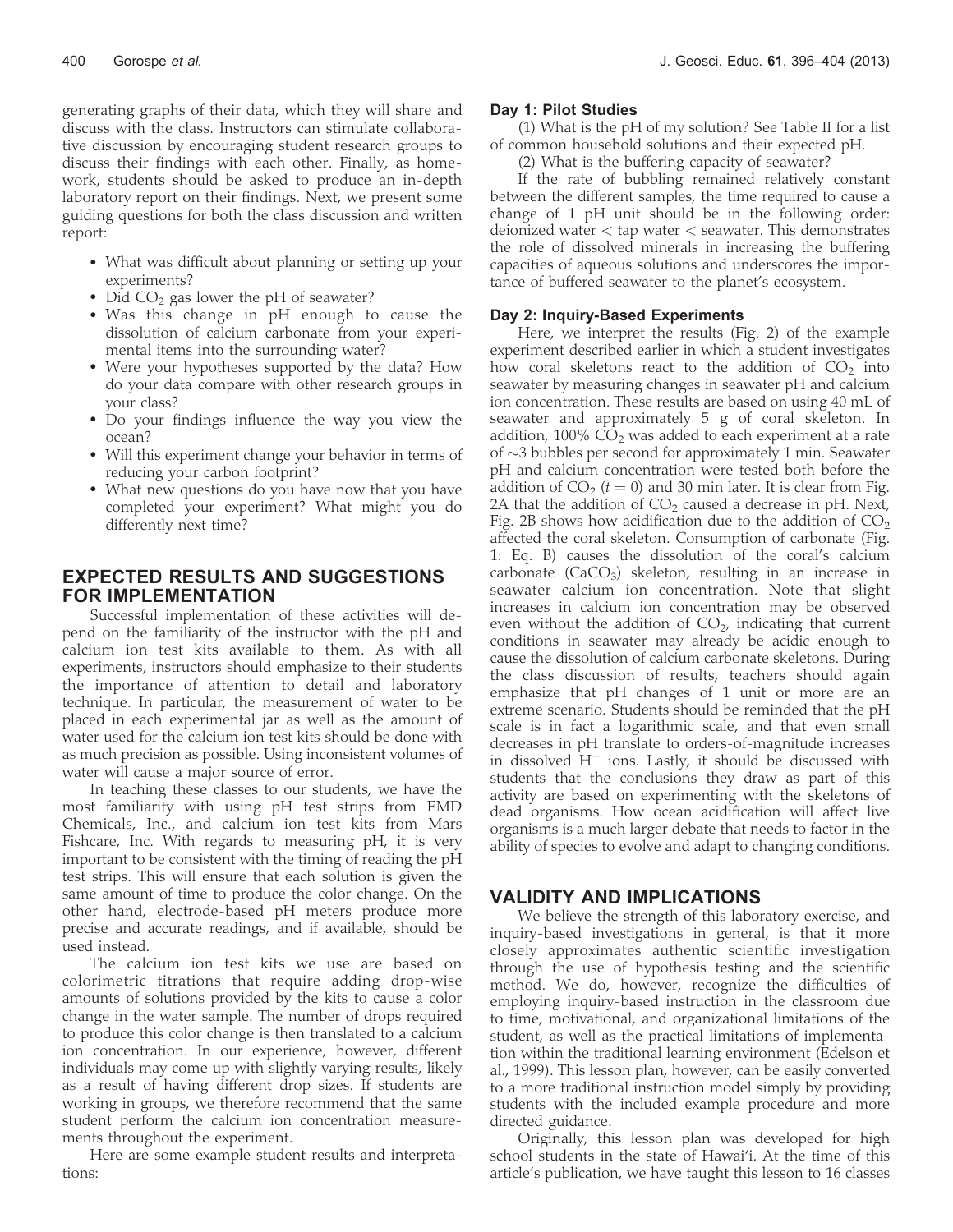#### TABLE I: Materials for Day 2.

• Gloves

| <b>Materials</b>                                                                                                                                                   |  |  |
|--------------------------------------------------------------------------------------------------------------------------------------------------------------------|--|--|
| • 200 g electronic scale (accurate to 1 g)                                                                                                                         |  |  |
| • 60 mL glass jars with lids                                                                                                                                       |  |  |
| • $CO2$ bulk tank with regulator (if unavailable, a similar setup<br>can be accomplished using a bottle of carbonated soda as<br>described for the Day 1 activity) |  |  |
| • Airline tubing                                                                                                                                                   |  |  |
| • Small skeletal fragments of different species of coral                                                                                                           |  |  |
| • Various shells                                                                                                                                                   |  |  |
| • Various carapaces of marine crustaceans                                                                                                                          |  |  |
| • Sea urchin tests                                                                                                                                                 |  |  |
| • Plankton samples                                                                                                                                                 |  |  |
| $\bullet$ Sand                                                                                                                                                     |  |  |
| • Seawater                                                                                                                                                         |  |  |
| • $Ca^{2+}$ test kits                                                                                                                                              |  |  |
| • pH test strips $(4.5-10)$ or pH meter $(0-14)$                                                                                                                   |  |  |
| • Stopwatch or timer                                                                                                                                               |  |  |
| • 10 mL glass pipette with pipetting ball                                                                                                                          |  |  |
| • 1 L glass beakers                                                                                                                                                |  |  |

(380 students) visiting HIMB. While it is too soon to report on long-term studies on our ability to inspire local high school students to pursue undergraduate- or graduate-level studies in the STEM fields, we can at least relay our shortterm observations. Both before and after the inquiry-based experiments, we collected data on high school students' knowledge on the subject of ocean acidification as well as their understanding of hypothesis testing. Our compiled data of 380 students (Fig. 3) show increases in the number of students selecting the correct answers for questions related to ocean acidification (Figs. 3A–3D), as well as hypothesis formulation (Fig. 3E). This is encouraging because it indicates that our inquiry-based approach not only results in an increased understanding of the science behind ocean acidification, but also a better grasp of the scientific process.

Furthermore, in comparison to other lesson plans that also focus on ocean chemistry, ours is unique because it focuses on slight experimental manipulations. For example, other unpublished lesson plans advocate the use of diluted HCl or acetic acid in experimenting on the effects of acidity on calcium carbonate, often resulting in its immediate dissolution. While dramatic, these exaggerated findings hide the subtleties and conflicting results often encountered in scientific research. The success of our approach (Fig. 3), therefore, indicates that encouraging students to make small pH changes that are in line with future predictions of ocean acidification still results in an improvement of students' grasp of this knowledge while also adding more realistic and predictive value to their experiments. Furthermore, this more closely mirrors how research in this field is actually performed. In our experience teaching this laboratory exercise, discussions of experimental error and unexpected results are common and often lead to a deeper understand-

#### TABLE II: A list of common household items and their expected pH.

| Item                                                  |    |
|-------------------------------------------------------|----|
|                                                       | 1  |
| Lime juice or Coca-Cola® (fresh)                      |    |
| Vinegar, Coca-Cola® (flat), or apple juice            |    |
| Tomatoes                                              |    |
| Coffee or yogurt                                      |    |
| Sugar water, tap water <sup>1</sup> , or human saliva |    |
| Tap water                                             |    |
| Baking soda dissolved in water, tap water, or eggs    |    |
| Bleach                                                |    |
| Window cleaner                                        |    |
| Ammonia                                               |    |
| Dishwasher detergent                                  |    |
|                                                       | 13 |
|                                                       | 14 |

<sup>1</sup>Note that the pH of tap water may range between  $\sim$ 6 and  $\sim$ 8, depending on the presence of dissolved minerals.



 $\blacksquare$  t = 0 minutes  $\blacksquare$  t = 30 minutes

Changes in  $Ca^{2+}$  Concentrations After Adding CO<sub>2</sub> to

B



 $t = 0$  minutes  $t = 30$  minutes

FIGURE 2: Example data showing changes in (A) pH and (B) calcium ion concentration after adding  $CO<sub>2</sub>$  to seawater with corals skeletons.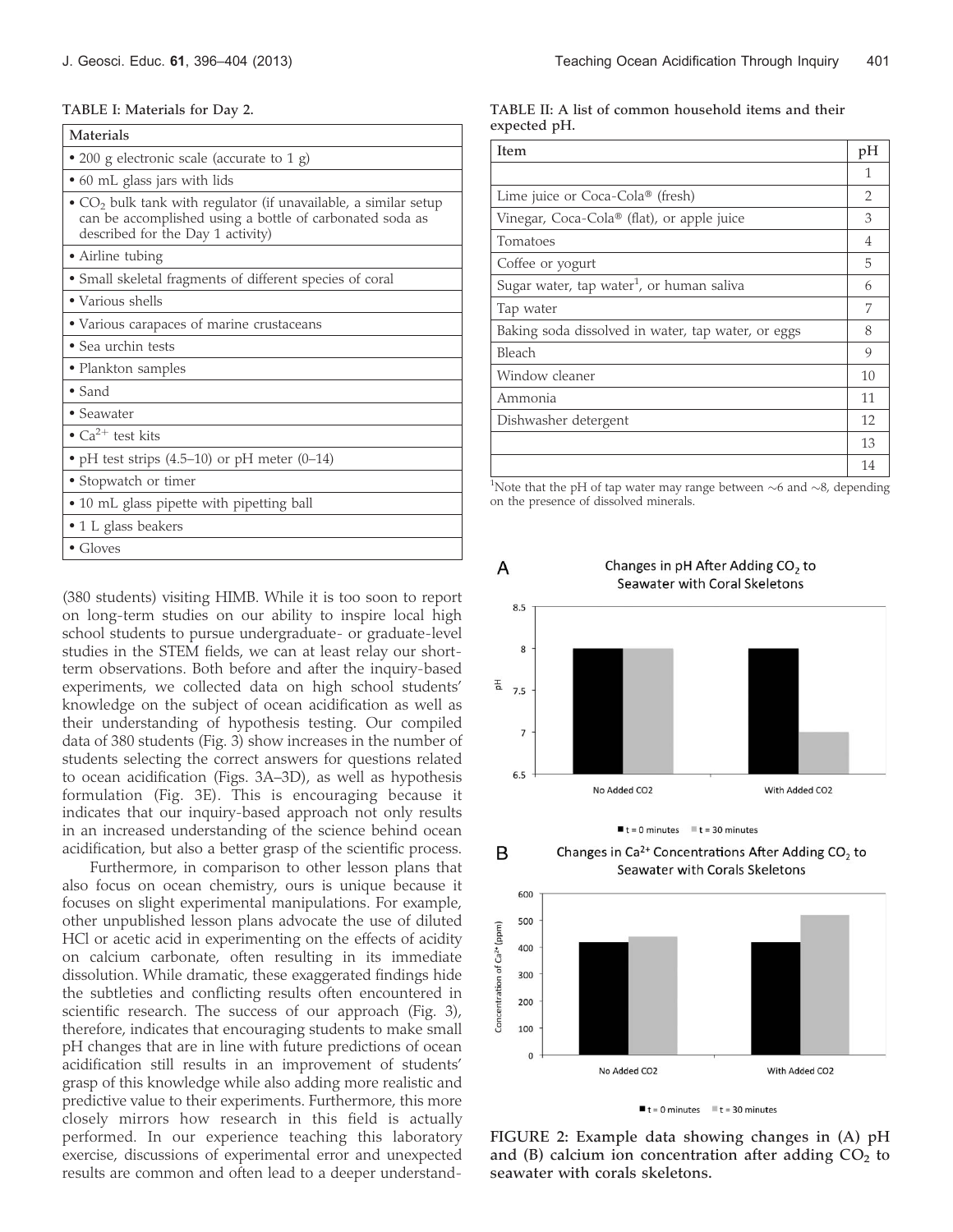

FIGURE 3: Compiled data from 380 high school students indicating their responses to each of four multiple-choice questions related to the topic of ocean acidification (A–D) as well as a question about hypothesis formulation (E). Each graph shows the number of students that selected each potential response both before (black bars) and after (white bars) completing the inquiry-based experiment. \*\* indicates the correct response.

ing of the topic as well as the realities of scientific experimentation.

As part of our ongoing effort to increase interest in marine science research, we take students on a guided tour around our research facility to emphasize that research on this topic continues to be investigated by today's scientists. It is our hope that doing so provides the students with a sense of empowerment. Although they may not be professional scientists yet, they are still able to address similar research questions currently being pursued by many scientists today. This is another important aspect of our efforts, because while small island states and nations in the Pacific are particularly vulnerable to the consequences of climate change (e.g., endangered food security, rising sea levels, etc.), Pacific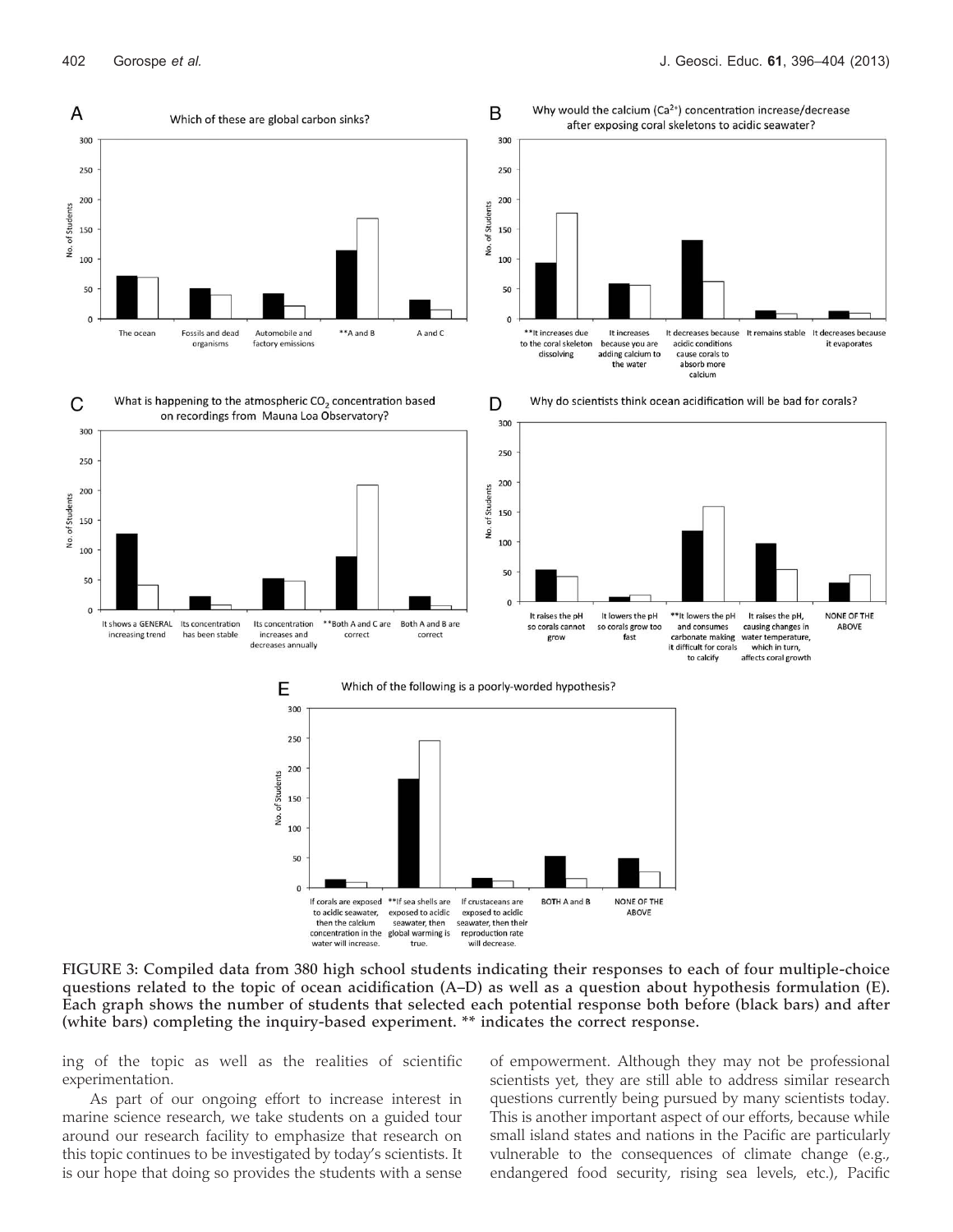Islanders continue to be underrepresented in the geosciences (Gibson and Puniwai, 2006; Huntoon and Lane, 2007). This knowledge and empowerment gap places them at a disadvantage in terms of their ability to confront climate change issues, and thus underscores the importance of continuing to inspire Pacific Islander students to pursue careers in the geosciences.

The effects of climate change, however, will be felt beyond the Pacific. Despite increasing media coverage, the general public continues to remain relatively unconcerned and uninformed (Boykoff and Boykoff, 2007; Kellstedt et al., 2008). On the other hand, research on ocean acidification, which is just one of many consequences of increasing greenhouse gases, is still arguably in its infancy. As a result, communicating the specifics of this technical information to the general public will likely be even more difficult (Fauville et al., 2012). Increasing the literacy of our students, however, is an important grassroots effort towards creating an informed public better able to address these issues on a policy level.

#### Acknowledgments

The authors would like to thank Dr. Ku'ulei Rodgers and Dr. Paul Jokiel from the HIMB Point Laboratory, and Dr. Marlin Atkinson from the Coral Reef Biogeochemistry and Remote Sensing group for their helpful contributions. Funding was provided by the Hawaiian Islands Humpback Whale National Marine Sanctuary (MOA-2005-008 Amend. 002/7189) and the National Marine Sanctuary Program Pacific Islands Region (MOA-2005-008 Amend. 004/7471). We would also like to thank the HIMB Community Education Program volunteers for providing additional comments and suggestions.

# REFERENCES

- Abell, S. 1999. What's inquiry? Stories from the field. Australian Science Teachers Journal, 45:33–41.
- American Association for the Advancement of Science. 1993. Benchmarks for science literacy. New York: Oxford University Press.
- Atkinson, M.J., and Cuet, P. 2008. Possible effects of ocean acidification on coral reef biogeochemistry: Topics for research. Marine Ecology Progress Series, 373:249–256.
- Bishop, R.C., Chapman, D.J., Kanninen, B.J., Krosnich, J.A., Leeworthy, B., and Meade N.F. 2011. Total economic value for protecting and restoring Hawaiian coral reef ecosystems: Final report. U.S. National Oceanic and Atmospheric Administration Technical Memorandum CRCP16. p. 147.
- Boykoff, M.T., and Boykoff, J.M. 2007. Climate change and journalistic norms: A case-study of US mass-media coverage. Geoforum, 38:1190–1204.
- Broecker, W.S., and Peng, T.-H. 1979. Fate of fossil fuel carbon dioxide and the global carbon budget. Science, 206:409–418.
- Cesar, H.S.J., and van Beukering, P. 2004. Economic valuation of the coral reefs of Hawai'i. Pacific Science, 58:231–242.

Dewey, J. 1938. Experience and education. New York: Macmillan.

- Edelson, D.C., Gordin, D.N., and Pea, R.D. 1999. Addressing the challenges of inquiry-based learning through technology and curriculum design. The Journal of the Learning Sciences, 8:391– 450.
- Fauville, G., Säljö, R., and Dupont, S. 2012. Impact of ocean acidification on marine ecosystems: Educational challenges and innovations. Marine Biology, 2012:1–12.
- Gibson, B.A., and Puniwai, N. 2006. Developing an archetype for integrating Native Hawaiian traditional knowledge with Earth

system science education. Journal of Geoscience Education, 54:287–294.

- Gonzalez, P., Neilson, R.P., Lenihan, J.M., and Drapek, R.J. 2010. Global patterns in the vulnerability of ecosystems to vegetation shifts due to climate change. Global Ecology and Biogeography, 19:755–768.
- Greeno, J., Collins, A., and Resnick, L.B. 1996. Cognition and learning. In Calfee, R., and Berliner, D., eds., Handbook of educational psychology. New York: Macmillan, p. 15–46.
- Hmelo-Silver, C.E., Duncan, R.G., and Chinn, C.A. 2007. Scaffolding and achievement in problem-based and inquiry learning: A response to Kirschner, Sweller, and Clark (2006). Educational Psychologist, 42:99–107.
- Hoegh-Guldberg, O., and Bruno, J.F. 2010. The impact of climate change on the world's marine ecosystems. Science, 328:1523– 1528.
- Huntoon, J.E., and Lane, M.J. 2007. Diversity in the geosciences and successful strategies for increasing diversity. Journal of Geoscience Education, 55:447–457.
- Intergovernmental Panel on Climate Change (IPCC). 2007a. Climate change: Impacts, adaptation and vulnerability. Contribution of Working Group II to the fourth assessment report of the Intergovernmental Panel on Climate Change. In Parry, M.L., Canziani, O.F., Palutikof, J.P., van der Linden, P.J., and Hanson, C.E., eds., Fourth Assessment Report of the Intergovernmental Panel on Climate Change. Cambridge, UK: Cambridge University Press.
- Intergovernmental Panel on Climate Change (IPCC). 2007b. Climate change: The physical science basis. Contribution of Working Group I to the Fourth Assessment Report of the Intergovernmental Panel on Climate Change. In Solomon, S., Qin, D., Manning, M., Chen, Z., Marquis, M., Averyt, K.B., Tignor, M., and Miller, H.L., eds., Fourth Assessment Report of the Intergovernmental Panel on Climate Change. Cambridge, UK: Cambridge University Press.
- Jokiel, P.L., Rodgers, K.S., Kuffner, I.B., Andersson, A.J., Cox, E.F., and Mackenzie, F.T. 2008. Ocean acidification and calcifying reef organisms: A mesocosm investigation. Coral Reefs, 27:473– 483.
- Karl, T.R., Melillo, J.M., and Peterson, T.C. 2009. Global climate change impacts in the United States. Cambridge, UK: Cambridge University Press.
- Kellstedt, P.M., Zahran, S., and Vedlitz, A. 2008. Personal efficacy, the information environment, and attitudes toward global warming and climate change in the United States. Risk Analysis, 28:113–126.
- National Research Council. 1996. National science education standards. Washington, DC: National Academies Press.
- National Research Council. 2012. A framework for K–12 science education: Practices, croscutting concepts, and core ideas. Washington, DC: National Academies Press.
- Orr, J.C., Fabry, V.J., Aumont, O., Bopp, L., Doney, S.C., Feely, R.A., Gnanadesikan, A., Gruber, N., Ishida, A., Joos, F., Key, R.M., Lindsay, K., Maier-Reimer, E., Matear, R.J., Monfray, P., Mouchet, A., Najjar, R.G., Plattner, G.-K., Rodgers, K.B., Sabine, C.L., Sarmiento, J.L., Schlitzer, R., Slater, R.D., Totterdell, I.J., Weirig, M.-F., Yamanaka, Y., and Yool, A. 2005. Anthropogenic ocean acidification over the twenty-first century and its impact on calcifying organisms. Nature, 437:681–686.
- Petit, J.R., Jouzel, J., Raynaud, D., Barkov, N.I., Barnola, J.M., Basile, I., Bender, M., Chappellaz, J., Davisk, M., Delaygue, G., Delmontte, M., Kotlyakov, V.M., Legrand, M., Lipenkov, V.Y., Lorius, C., Pépin, L., Ritz, C., Saltzman, E., and Stievenard, M. 1999. Climate and atmospheric history of the past 420,000 years from the Vostok ice core, Antarctica. Nature, 399:429– 436.
- Rivera, M.A.J., Manning, M.M., and Krupp, D.A. 2013. A unique marine and environmental science program for high school